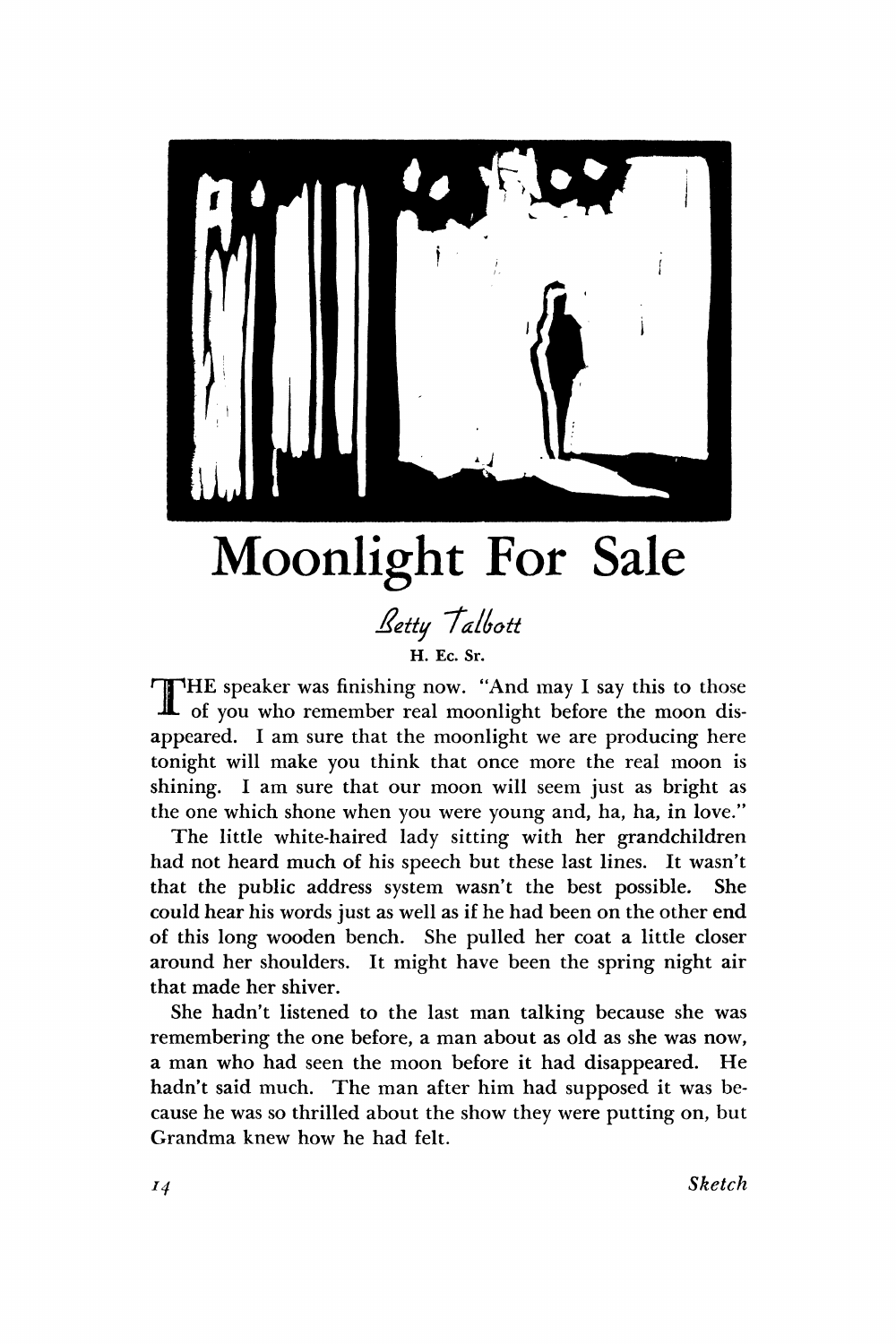She realized that Bobby, squirming beside her, was saying in a loud whisper, "Grandma, Grandma, hey Grandma—."

"Yes, Bobby?"

"Hey, Grandma, you remember the moonlight, don't you?"

"Yes, Bobby, I was a little younger than your mother then."

"Where did the moon go, Grandma?"

"Didn't you hear the man tell about it?"

"He said it was a strange—"

"Sshh—", Barbara warned him, "Here it comes."

**THE darkness over the administration building in the park dis**solved into light. The roof seemed to sink lower until finally the whole moon was in view, so far away that no one was quite sure where it came from and so small that Bobby could have put both his arms around it and had his fingertips touch.

There was a sound among the watchers like the sigh of a breeze just before the rain, then scattered talk like the first rain chatter. "But it's so perfect," Grandma breathed.

"Pretty good, huh. Why, in Popular Mechanics—"

"Is it really perfect, Grandma, just the way the real moon was?" Barbara balanced on the edge of the bench, her hands braced against her knees, not taking her eyes from the sky.

"It's too perfect, more perfect than the real moon some way oh, I know, there's no face in it."

"No face? No what?" Both children confronted her.

"Why, we called it the man in the moon. Some people said he watched everything that went on down here and was winking one eye at the crazy things humans did."

"Aw, there couldn't be any man in the moon." Bobby reconsidered, "Or how could he get up there, anyway?"

"He was supposed to live up there. You could see other figures up there too if you looked right. The old woman with the bunch of sticks on her back and then the faces of the two lovers who had to part but loved each other so much that they were put up in the moon to look at each other every time the moon was full."

"Well, I like it better not all marked up." Bobby swung his leg over the bench and looked again at the moon.

"Why could they see each other only when the moon was full?" Barbara's back was to the moon, which seemed to touch her honey-colored hair with shining strokes.

*December, 1939*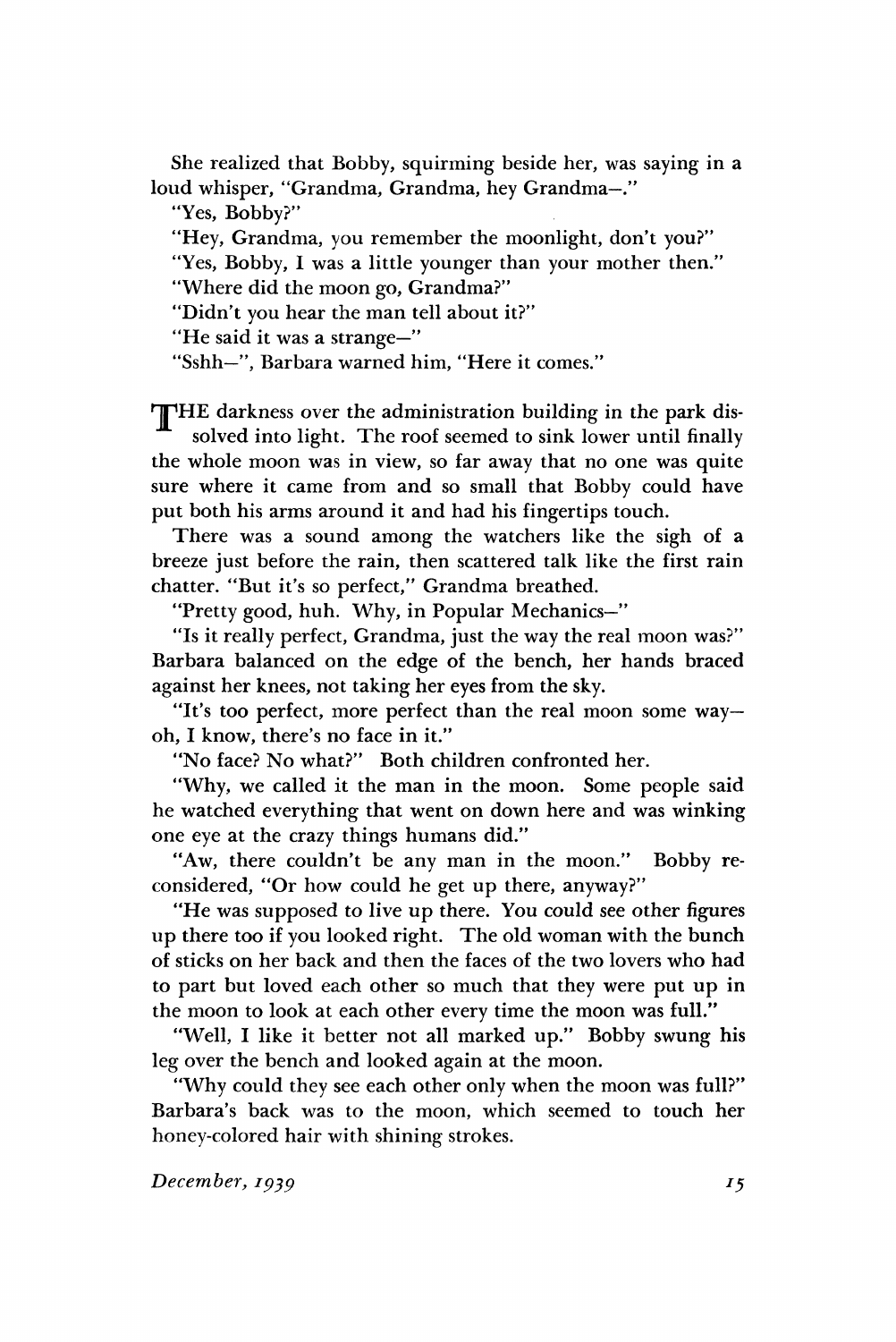"There was only one face in a half moon." Grandma wanted to reach out and touch the hair that looked so much as Barbara's mother's had that last night that anyone had seen the moon. She knew that it would slip softly and feel cool under her old hands.

"Oh, I see. Is it just the same except for the faces then?"

"No, not quite. I don't know how it's different. There's something in the feel of it. Like the difference between hard and soft water, nothing you can tell, but somehow you know. Moonlight used to be soft and thick. The shadows had depth to them and faded at the edges rather than having the definite line that the shadow of this elm trunk makes."

GRANDMA looked around, far off to the smudge of black trees at the edge of the western sky. "It was all over too. This park is big, but it's just a patch of moonlight really. There used to be a song started, The moon belongs to everyone. That's the way it was. There was moonlight enough for whole mountains or oceans. The ash pile in Mr. Lar's back yard got just as much moonlight as the fountain at Mr. Hood's.

"When I was just as old as Bobby we used to swim at night and throw up handfuls of water to see the drops catch the moonlight in the air and bring it down to the tipping cups of moonlight that were in every ripple. In the winter the little creek we skated on was a glaze of moonlight. It wasn't lighted nearly as well as your ponds are with spotlights. Sometimes it made us jump over bumps that weren't there or trip over cracks we couldn't see, but that was part of the excitement.

"The fields were a wide haze of moonlight. It seemed as though the little towns slept under a blanket of it. The woods were shafted with it too. I remember one night when we climbed a small mountain by moonlight. We lost the trail we were following because the light made aisles through the trees and we followed them instead of the right path." She sat smiling into the darkness remembering how the pine needles had smelled when they had crushed them as they stumbled up their individual paths to the moon. She could almost feel the underbrush clawing her legs and the twigs whipping her face, "but we kept on," she assured herself aloud, "we kept on until we had all the moonlight there was all around us at the top of the mountain, all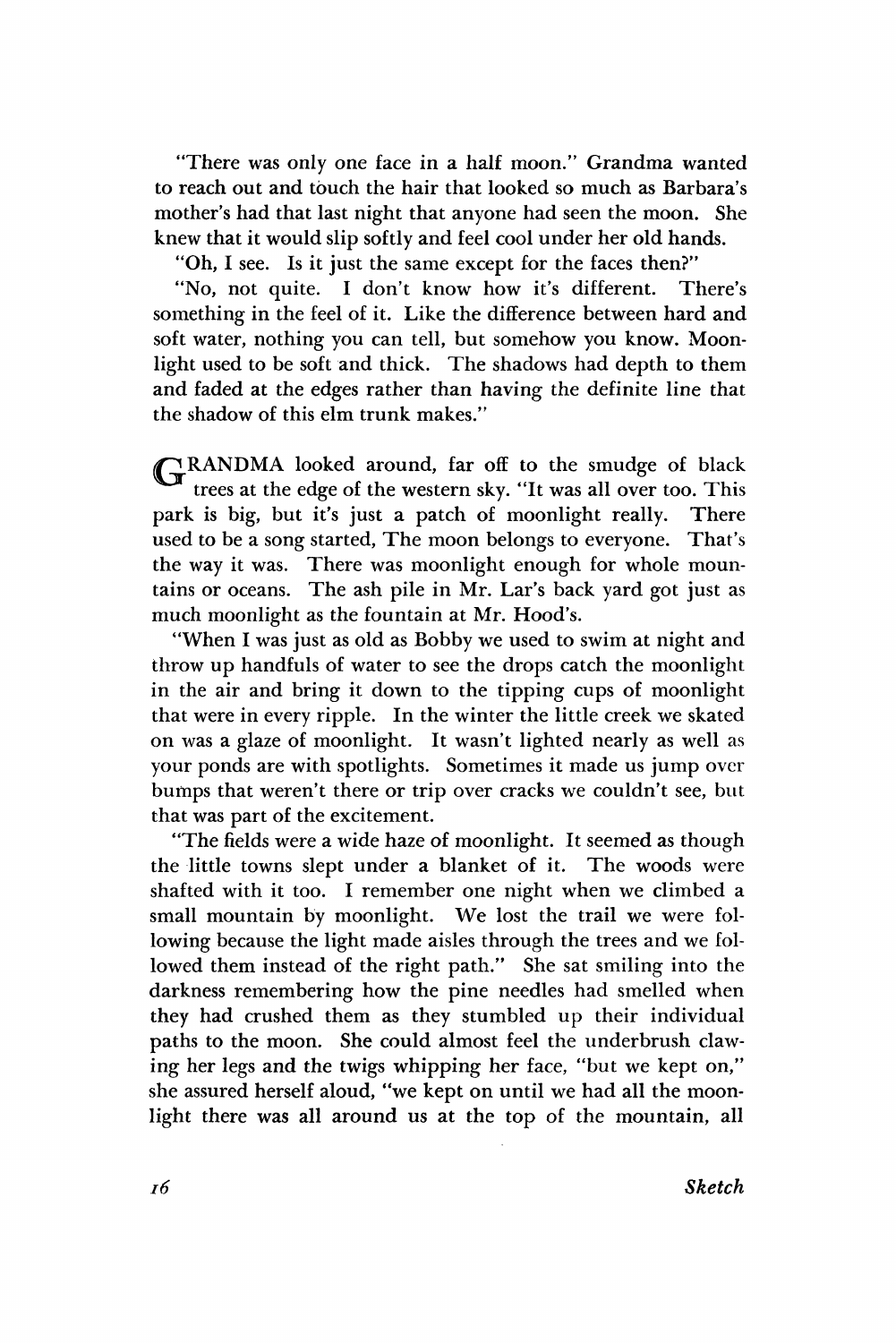around us, treetops full below us, and the whole sky full above us."

ARBARA settled back to look at the moon again. "Whole treetops full, a whole sky full," she repeated under her breath.

"I bet it couldn't get into the houses." Bobby was proud of this new thought.

"No, people managed to shut it out of the houses pretty well, but it did come in the windows, big squares of it. Some people were afraid to sleep with the moon on their faces for fear of being moonstruck. I liked it though. The square would move across the bed and finally slip off to the floor. Something like the way the sun does, only milder, not picking out the specks of dust, but more like softening everything up a little. Why, even the polished oak floor looked soft."

"Yah, but I bet when the light was on you couldn't see it."

"No, you couldn't then. You couldn't see it very well in the cities either with all the neon lights and airplane searchlights and the high walls of buildings to shut out what did get through. Funny though, finally the people didn't even notice that they didn't have any of that moonlight that was supposed to belong to everyone."

"Oh, look," Barbara gasped. "The moon's tangled in the top of that tree over there."

"It's all right. It's just behind the tree."

Bobby was on the grass at Grandma's feet now, chin on knees. "Did the people in the city notice when the moon disappeared for good?"

"I guess some of them didn't know until they read about it in the papers."

"How did it go, Grandma? What did the astronomers say? Was there a big explosion?"

THE old woman watched the man-made moon slip away from the branches and shifted to have the breeze at her back. "No, Bobby," she sounded tired, "It wasn't that way at all. It was, well—" she laughed a little without smiling, "I guess no one was ever quite sure what did happen."

"Maybe a meteor hit it. Couldn't they even see what happened or weren't they watching?"

*December, 1939*